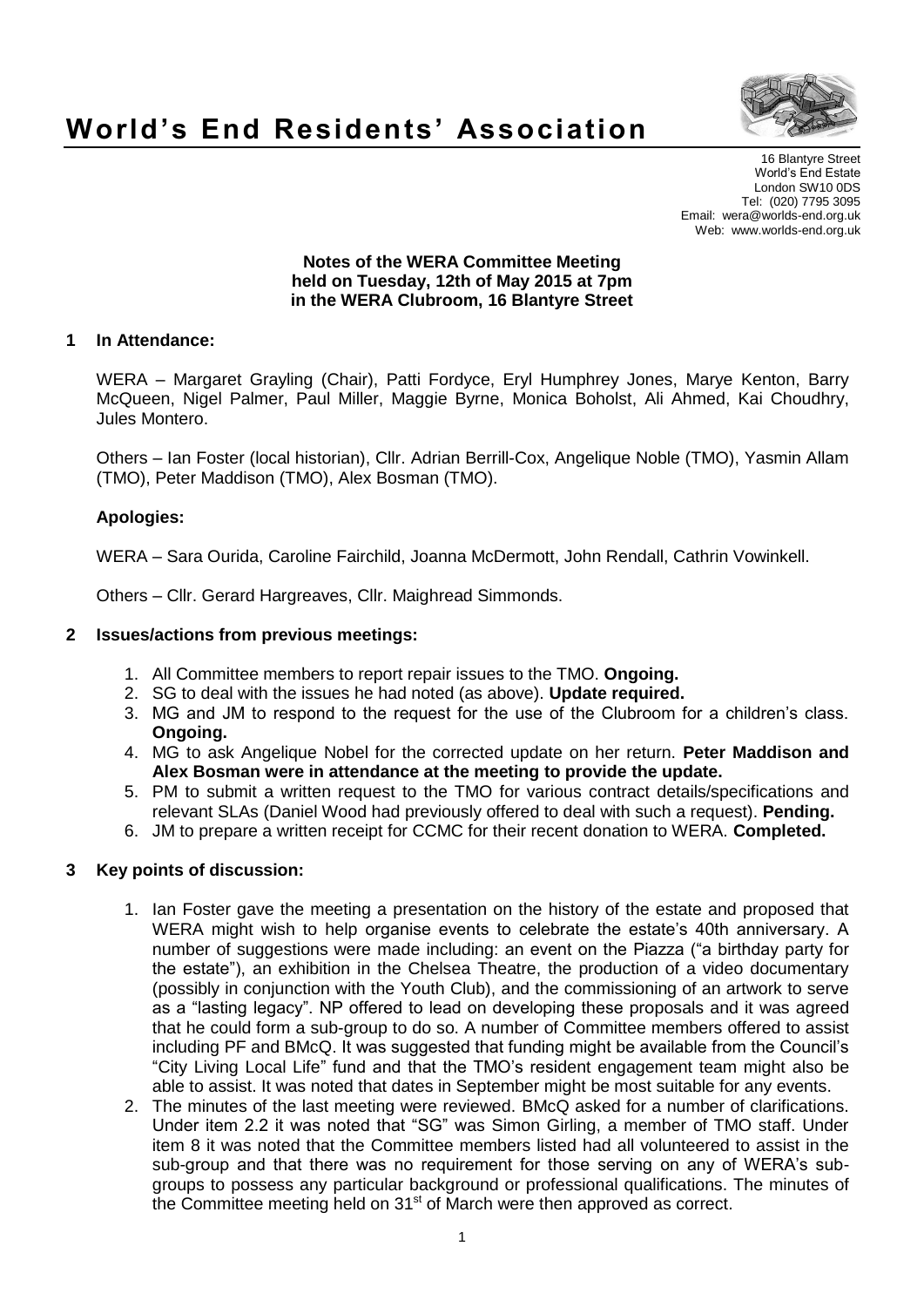- 3. AN provided the meeting with an update on the TMO's work with the Police in dealing with youths loitering and behaving anti-socially in various communal areas of the estate. AN reported that the Police were successfully approaching and moving on any groups they encountered and that during one incident a youth had been found in possession of cannabis. AN noted that it would be easier to secure a regular Police presence on the estate if residents reported any incidents of anti-social behaviour to the Police's "101" number.
- 4. AN stated that the TMO was aware of the issues in the estate's garden areas that arose during warmer weather. She emphasised that barbecues in the estate's gardens were NOT allowed. Residents were asked to report any incidents to the TMO and the Police (101).
- 5. Peter Maddison and Alex Bosman then provided the meeting with an update on a variety of issues (see attached summary).
- 6. PM handed Peter Maddison and Alex Bosman a 12-page document listing outstanding issues. Several Committee members noted that some of the issues listed had already been dealt with or were no longer relevant (e.g. the mobile CCTV camera).
- 7. AA described issues with the TMO's day-to-day repair service noting that missed appointments and poor repairs were common-place.
- 8. EHJ noted a distinct reduction in the number of TMO staff on the estate, noting that a notable decrease had occurred following Diana Hodson's departure (and subsequent reorganisation of staff based on the estate and/or the Blantyre Street office?).
- 9. Alex Bosman agreed to check on the repair to the WERA Clubroom floor. The repair that had been carried out appeared to be complete but had produced a clear trip hazard and was arguably a health and safety risk. It was suggested that the post-inspection of the repair had not yet taken place and that it might determine that further works were required.
- 10. It was noted that the issues with rubbish dumping in Edith Yard in and around the bin store of Omega House had not improved. A question was raised as to when the promised improvement works to the bin-store were due. The proposal for a redesigned bin-store had apparently secured planning approval from the Council but there was no sign of any works taking place.

# **4 Actions arising (in addition to pending items from section 2):**

- 1. NP to start assembling a WERA sub-group to help organise the estate's 40th anniversary celebrations/events.
- 2. Alex Bosman to keep the Committee informed as to the progress of the proposed remedial works to the estate's lifts and on whether any of the works could be brought forward.
- 3. Alex Bosman to advise the Committee of when the TMO expected to switch off the estate's communal heating.
- 4. Alex Bosman to advise the Committee when the "sample" repair to a section of Triflex in one of the estate's communal walkways had been completed and could be inspected.
- 5. Alex Bosman to check on the status of the repair to the WERA Clubroom floor.

### **5 Date of Next Meeting**

The next meeting will take place on the 23rd of June at 7pm in the WERA Clubroom.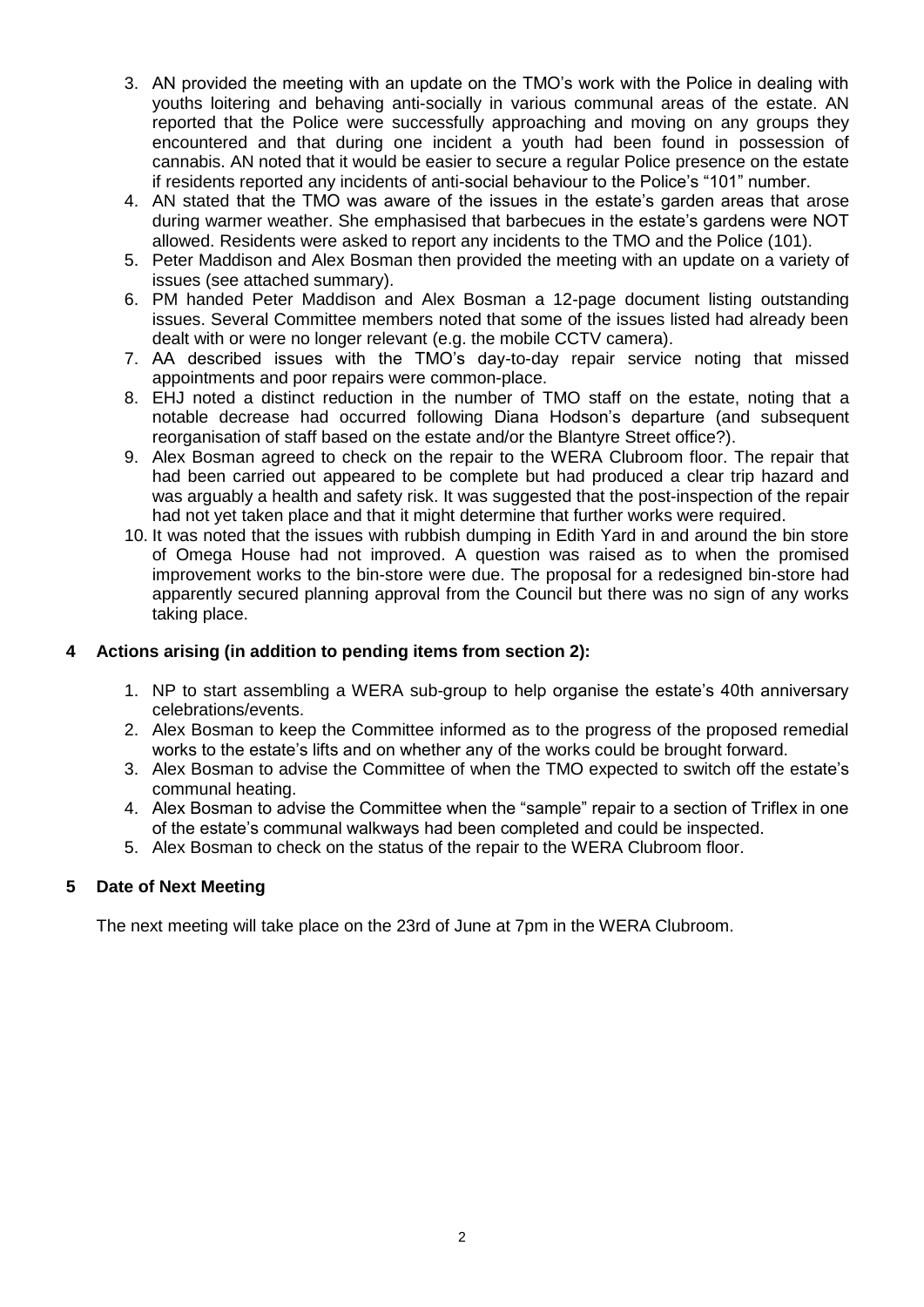# **Update from Peter Maddison (PM) and Alex Bosman (AB) – 12th May 2015**

# **Introduction**

PM explained that he was the TMO's Director of Asset Management and responsible for the TMO's Asset Management strategy – the long term maintenance and upkeep of the Council's housing stock – going forward. AB was responsible for the TMO's day-to-day repair service.

### **Capital Investment Programme**

PM stated that the TMO's Asset Management Strategy had now been approved by the TMO Board. This had allowed the TMO to secure £25 million of additional funding from the Council. PM noted that work to put the strategy into practice was now underway and that a suitable programme of major/capital works was being put together.

AB provided a brief overview of the TMO's day-to-day repair service. Several Committee members described a number of long-standing and ongoing issues with the TMO's day-to-day repair service, including poor quality repairs and missed appointments.

### **Lifts**

A document listing a number of proposed remedial/pre-emptive repairs to the estate's lifts had been distributed to Committee members in advance of the meeting.

Several Committee members expressed their dissatisfaction with PDERS. AB noted that PDERS had won the lift maintenance contract as a result of a lengthy and complicated tendering process governed by a substantial amount of legislation and that the TMO did not believe it was in a position to terminate and re-tender the contract at this time.

AB ran through the list of proposed remedial works. AB noted that some of the proposed remedial works were not covered by the exiting service/maintenance contract and would result in the TMO incurring additional costs.

AB reported that the programme of proposed remedial works had already commenced. It was noted that PDERS was sub-contracting some of the work. The Committee asked AB to consider accelerating the programme of works given the poor state of some of the lifts. **AB said he would consider doing so once he had received a progress update from PDERS.** 

### **Soil and Ventilation Stacks**

AB explained that the TMO had carried out an exercise to map and trace all of the soil and ventilation stacks on the estate. They needed to do this prior to carrying out any further works. AB reported that the TMO now planned to carry out a survey of the soil stacks within each tower (in two stages) as well as all the walkways and then being planning a programme of cleaning, descaling and repair works. **AB expected to have the results of the survey within 3 months and to be able to report back to WERA within 4 months (end of September?).** 

AB noted that there was a significant risk that the remedial works deemed necessary following the survey might be so complex or significant as to have to be carried out as part of the TMO's capital works programme (and thus subject to S20 consultation and recharging).

### **Heating switch-off**

AB stated that the TMO intended to switch off the communal heating system on the 18th of May. **He agreed to review the matter closer to that date and advise the Committee of what the TMO planned to do.**